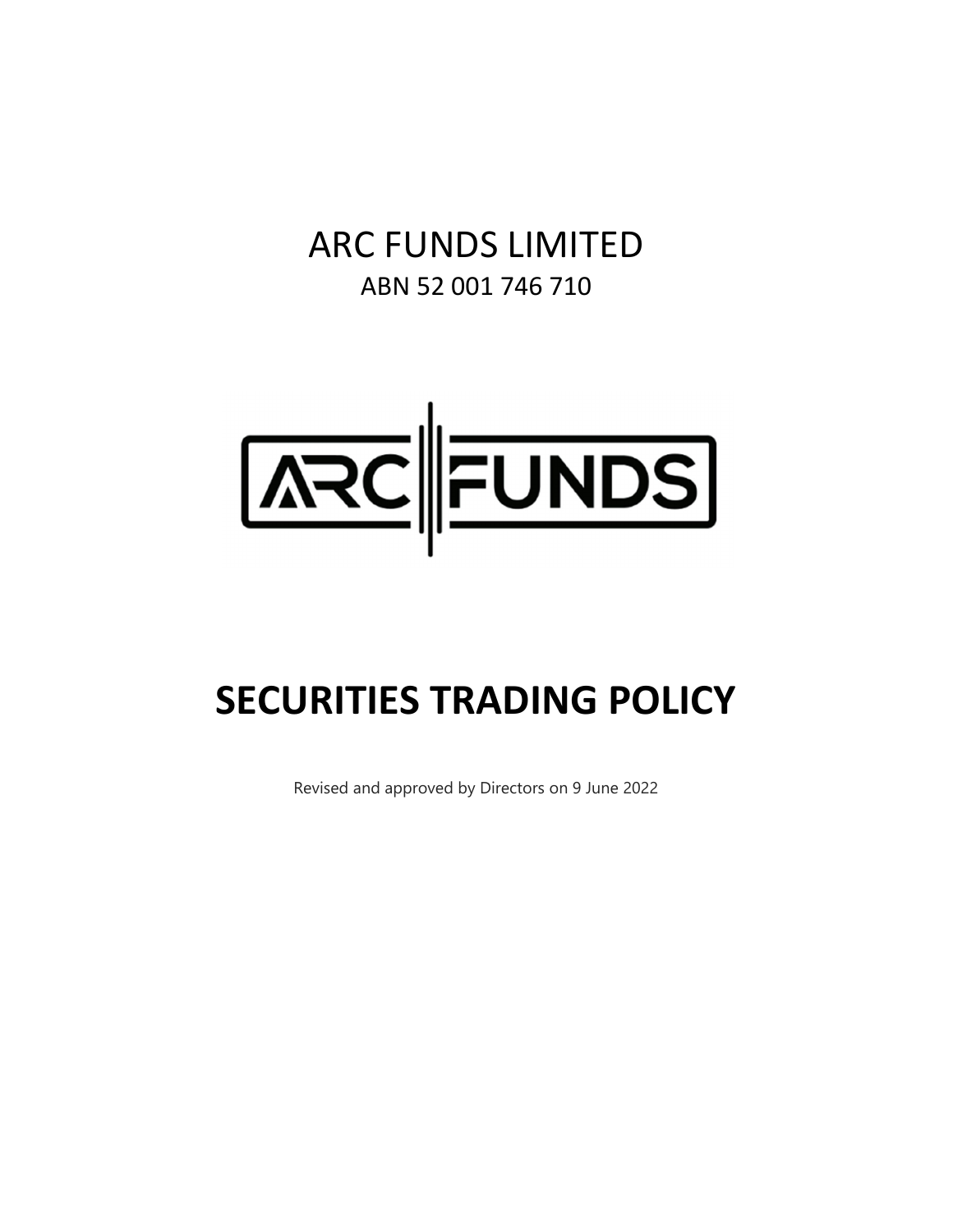# **1. Preamble**

ARC Funds Limited ("**ARC**" or "**the Company**") encourages Directors and employees to be meaningful security holders in ARC by means of making a personal financial commitment to acquiring shares in the Company.

As a consequence of this philosophy, Directors and employees of ARC are able to build such shareholdings by means of:

- a. the conversion of remuneration into shares of ARC, subject to shareholder approval where relevant; and/or
- b. acquisition of shares via participation in new issues of securities by ARC, subject to shareholder approval where relevant; and/or
- c. issuance of options (subject to shareholder approval and vesting provisions) convertible into shares of ARC; and/or
- d. acquisition of ARC securities in a secondary market such as that operated by ASX Limited

Since new issues of securities by the Company will require relevant notification that ARC is in compliance with continuous disclosure legislation embedded within the Corporations Act and ASX Listing Rules, this Securities Trading Policy seeks to ensure that Directors and employees of the Company are similarly compliant when acquiring ARC shares in a secondary market.

## **2. Secondary market trading – requirement to be in compliance with Corporations Act**

The Corporations Act states that it is an offence for a person who possesses information that is not generally available and knows or ought reasonably to know that it is not generally available and that if it were it would have a material impact on the price or value of a security (including an option) issued by the Company, to:

- a. trade in (i.e. apply for, acquire or dispose of, or enter into an agreement to do any of these things) securities issued by the Company;
- b. procure another person (e.g. a family member, friend, or family Company, superannuation fund or trust) to trade in securities issued by the Company; or
- c. communicate the information to another person if you know or ought reasonably to know that the person may use the information to trade in or procure another person to trade in securities issued by the Company.

It is the responsibility of each Director, employee or contractors (hereafter "**Representatives**") of the Company to ensure that they do not breach the insider trading prohibition. Breaches of the insider trading prohibition are considered serious and will result in disciplinary action being taken by the Company.